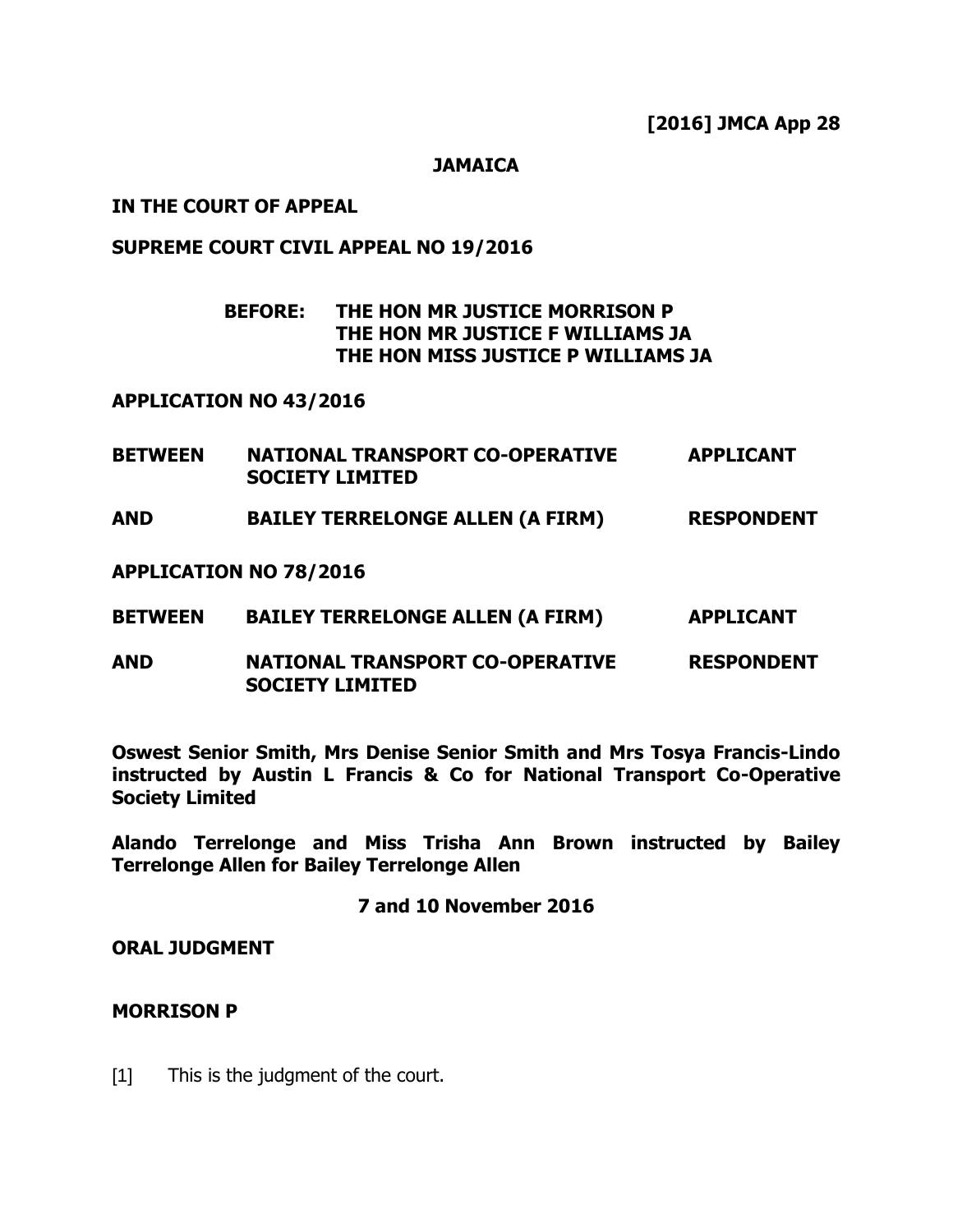[2] The National Transport Co-Operative Society Limited (NTCS) was for some considerable time represented by Bailey Terrelonge Allen (BTA), a firm of attorneys-atlaw. This matter concerns a judgment of Campbell J (the judge) given on 18 December 2015, in which the judge (a) refused an application by BTA for a charging order; but (b) granted BTA's application for an interim declaration that it is entitled to a lien in the sum of \$162,125,688.35 on funds to which NTCS is entitled. The basis of the claim to a lien is a contingency fee agreement purportedly made between NTCS and BTA on 7 March 2001 (the contingency agreement).

[3] On 26 January 2016, BTA filed an appeal (SCCA No 11/2016), challenging the judge's failure to grant a charging order over the said sum of \$162,125,688.35.

[4] On 12 February 2016, NTCS filed an appeal (SCCA No 19/2016), challenging, among other things, the judge's grant of the interim declaration that BTA is entitled to the lien, as mentioned above.

[5] It is common ground that SCCA No 19/2016 was filed 12 days after the expiration of the 42 day period limited by the Court of Appeal Rules 2002 for the filing of civil appeals. Accordingly, NTCS now seeks an order extending the time for the filing of SCCA No 19/2016 to 12 February 2016, the date of its actual filing, while BTA seeks an order striking out the appeal on the ground of its having been filed out of time. The reason given by NTCS for the late filing is that its attorney-at-law miscalculated the period within which the appeal should have been filed, given the recent amendment to the Civil Procedure Rules 2002 in September 2015. NTCS also submits that the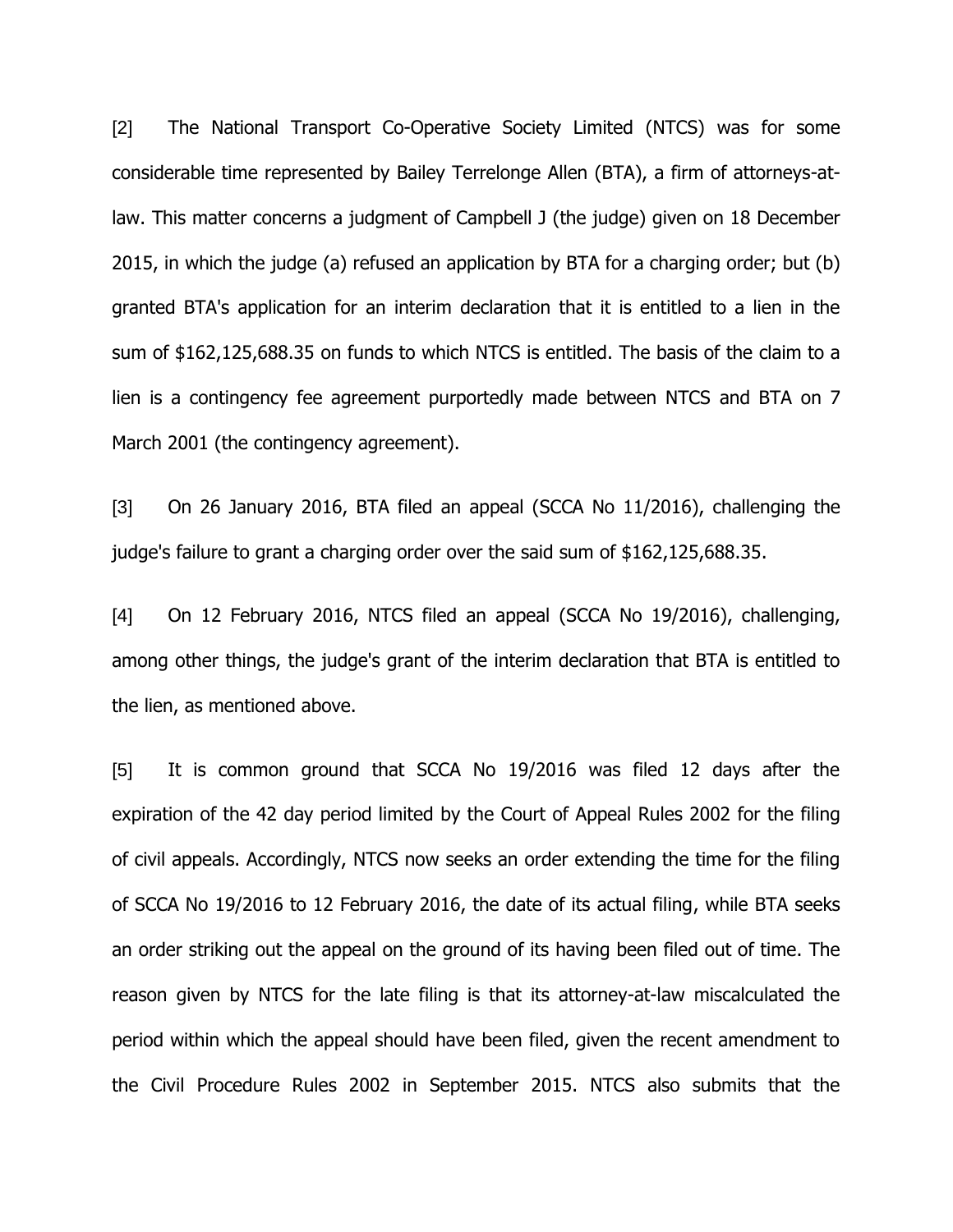proposed appeal is one with a good prospect of success, in that (a) in granting the declaration, the judge made various errors of law, and/or exercised his discretion wrongly; and (b) fresh evidence has been discovered, indicating that the contingency agreement was a forgery (the fresh evidence).

[6] The issue of the fresh evidence has also been raised by NTCS in SCCA No 11/2016, which remains pending before the court. NTCS also seeks an order consolidating the two appeals.

[7] BTA opposes the application, principally on the ground that the proposed appeal has no reasonable prospect of success, in particular because the so-called fresh evidence is unlikely to satisfy the established test for the admission of fresh evidence in this court.

[8] The parties are agreed that the test for the grant of an extension of time is that set out by Panton JA (as he then was) in **Leymon Strachan v The Gleaner Co Ltd** (Motion No 12/1999, judgment delivered 6 December 1999), by virtue of which the relevant considerations are: (i) the length of the delay; (ii) the reasons for the delay; (iii) whether there is an arguable case on appeal; and (iv) whether there will be any prejudice to other parties should an extension be granted. Even if no good reason is proffered for the delay, the court is not bound to reject an application for extension of time, as the overriding principle is that justice has to be done.

[9] In this case, it seems clear that: (i) the period of delay cannot be said to be inordinate; (ii) the reason for the delay advanced by NTCS' attorney-at-law is, on the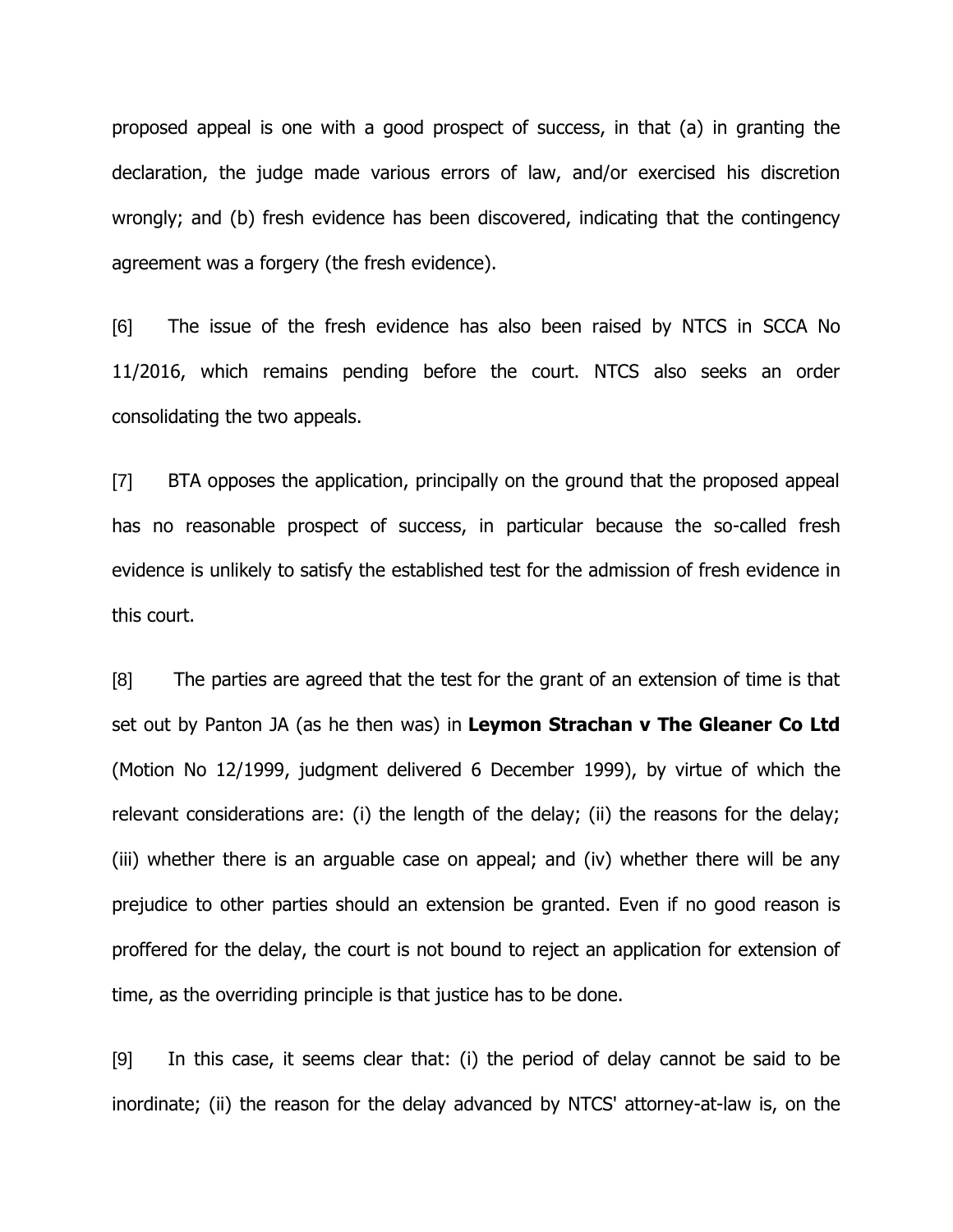authorities cited to the court, acceptable (see, for instance, **Vidale v Mayor, Aldermen and Citizens of Port-of-Spain** (1968) 13 WIR 299, 304, per Fraser JA; and **University Hospital Board of Management v Hyacinth Matthews** [2015] JMCA Civ 49, per Phillips JA at paragraphs [44] and [49]); and (iii) nothing has been put before the court to suggest that there will be any great prejudice to BTA if the extension is granted.

[10] The only remaining question, therefore, albeit perhaps the most important one, is whether NTCS has an arguable case on appeal. It seems to me that, if at all, the proposed appeal is only marginally so, since the debt in respect of which the order declaring the lien was made has previously been acknowledged, and in fact paid in part, by NTCS. Further, it is open to doubt whether the so-called fresh evidence can significantly avail NTCS at this stage of the proceedings, there being no guarantee that an application to admit it in evidence will ultimately be successful.

[11] But we are nevertheless persuaded that, in the unusual circumstances of this case, NTCS should be granted the extension of time which it seeks. In this regard, we cannot ignore the fact that the very question which is in issue in SCCA No 19/2016 is also in issue in SCCA No 11/2016. It therefore seems to us to be desirable, in the interests of justice and of achieving finality on the status of the contingency agreement, that SCCA No 19/2016 should be allowed to go forward and to be heard at the same time as SCCA No 11/2016.